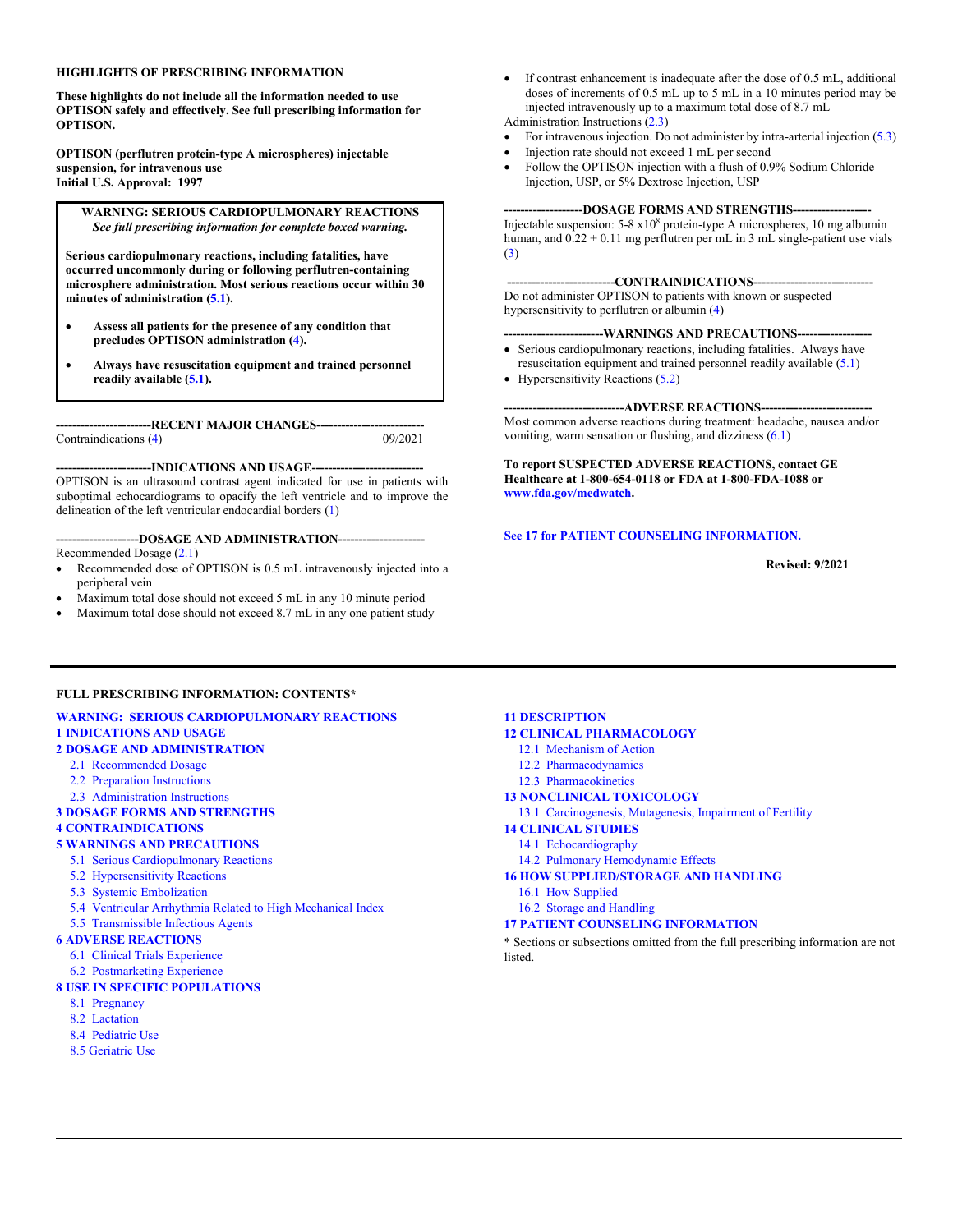## **WARNING: SERIOUS CARDIOPULMONARY REACTIONS**

**Serious cardiopulmonary reactions, including fatalities, have occurred uncommonly during or following perflutrencontaining microsphere administration. Most serious reactions occur within 30 minutes of administration** *[\[see Warnings](#page-2-3)  [and Precautions \(5.1\)](#page-2-3)].*

- **Assess all patients for the presence of any condition that precludes OPTISON administration** *[\[see](#page-2-0)  [Contraindications \(4\)\]](#page-2-0).*
- **Always have resuscitation equipment and trained personnel readily available** *[\[see Warnings and Precautions](#page-2-3)  [\(5.1\)\]](#page-2-3)***.**

### <span id="page-1-0"></span>**1 INDICATIONS AND USAGE**

OPTISON is indicated for use in patients with suboptimal echocardiograms to opacify the left ventricle and to improve the delineation of the left ventricular endocardial borders.

## <span id="page-1-3"></span>**2 DOSAGE AND ADMINISTRATION**

### <span id="page-1-1"></span>**2.1 Recommended Dosage**

- The recommended dose of OPTISON is 0.5 mL intravenously injected into a peripheral vein.
- If the contrast enhancement is inadequate after the dose of 0.5 mL, additional doses in increments of 0.5 mL may be repeated for further contrast enhancement as needed.
- The maximum total dose should not exceed 5 mL in any 10 minute period.
- The maximum total dose should not exceed 8.7 mL in any one patient study.

### <span id="page-1-4"></span>**2.2 Preparation Instructions**

- **Do not use** if the container has been damaged, the protective seal and/or rubber cap have been entered, or the upper white layer is absent (may indicate the microspheres have been damaged and may result in poor or no echo contrast).
- Invert the OPTISON vial and gently rotate to resuspend the microspheres. This process will allow the product to come to room temperature (20º to 25ºC or 68º to 77ºF) before use.
- Inspect the vial for complete resuspension. **Do not use** if the suspension appears to be clear rather than opaque and milkywhite.
- Vent the OPTISON vial with a sterile vent spike or with a sterile 18 gauge needle before withdrawing the OPTISON suspension into the injection syringe.
- **Do not inject** air into the vial.
- Use the product within one minute of suspension. If one minute is exceeded, resuspend by inverting and gently rotating the microsoheres in the syringe. Failure to adequately resuspend OPTISON may cause inadequate delivery of the microspheres, and may result in inadequate contrast.

## <span id="page-1-2"></span>**2.3 Administration Instructions**

- Inspect visually for particulate matter and discoloration prior to administration, whenever suspension and container permit. Do not inject if the suspension is not opaque, milky-white, and absent particulate matter.
- Inject through a 20-gauge or larger angiocatheter into a peripheral vein at a rate not exceeding 1 mL per second. Suggested methods of administration include: a short extension tubing, heparin lock, or intravenous line, all with a 3-way stopcock.
- Administer intravenously; do not administer OPTISON by intra-arterial injection *[\[see Warnings and Precautions \(5.3\)\]](#page-2-1)*.
- **Do not aspirate** blood back into the OPTISON containing syringe before administration; this may promote the formation of a blood clot within the syringe.
- For short extension tubing or heparin lock: fill one syringe with 0.9% Sodium Chloride Injection, USP, and FLUSH the line for patency before and after the injection of OPTISON.
- For a continuous intravenous line: open an intravenous line with 0.9% Sodium Chloride Injection, USP (or 5% Dextrose Injection, USP) at a slow infusion rate to maintain vascular patency. Flush the line immediately after injection of OPTISON.
- **Do not use** the single-patient use vial for more than one patient. Discard unused product.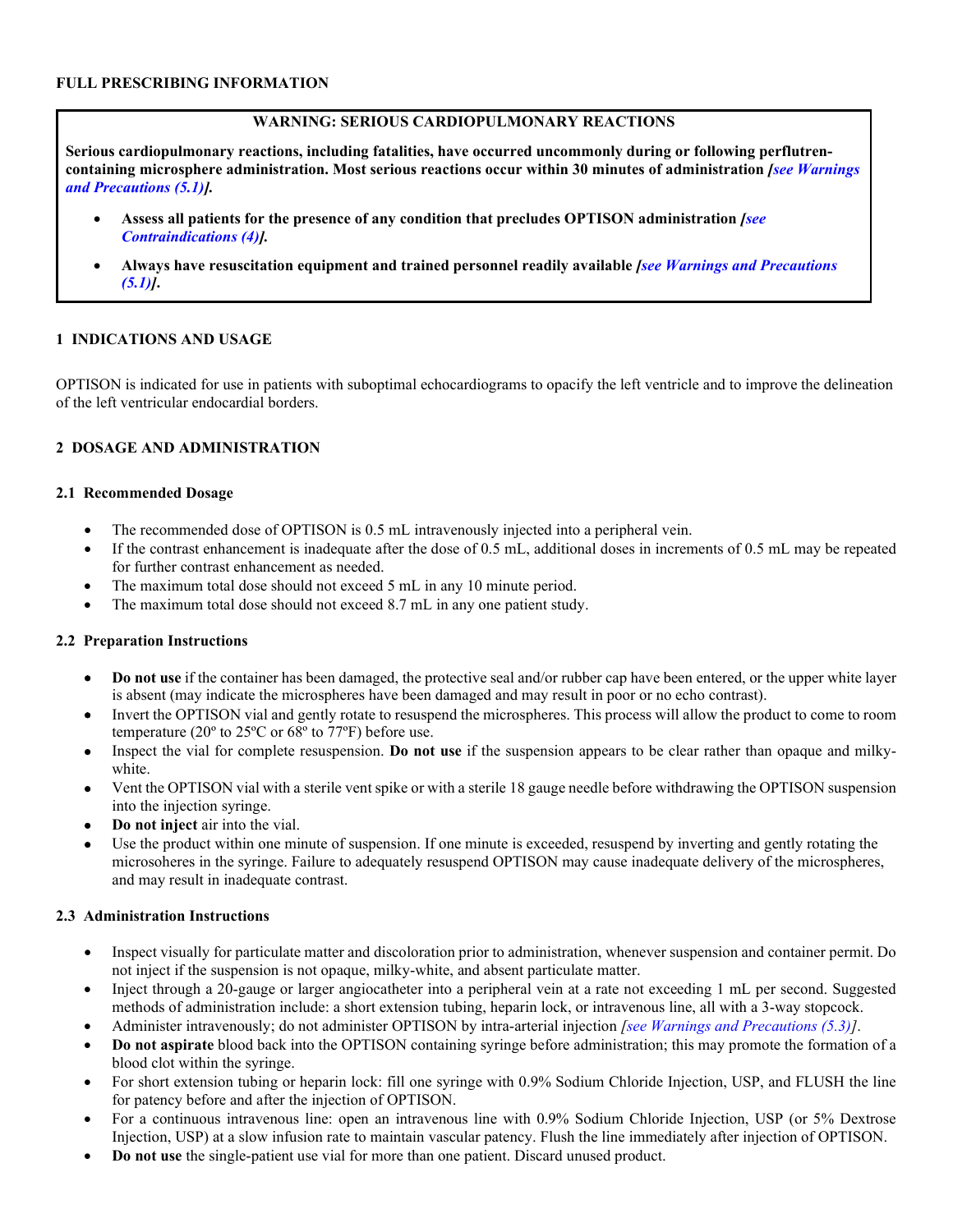### <span id="page-2-2"></span>**3 DOSAGE FORMS AND STRENGTHS**

Injectable suspension: 3 mL single-patient use vial containing a clear liquid lower layer and a white liquid upper layer, and a headspace filled with perflutren gas. Each mL of OPTISON contains 5-8 x10<sup>8</sup> protein-type A microspheres, 10 mg albumin human, and  $0.22 \pm 0.11$  mg perflutren. The sterile suspension is homogeneous, opaque, and milky-white after resuspension.

### <span id="page-2-0"></span>**4 CONTRAINDICATIONS**

Do not administer OPTISON to patients with known or suspected hypersensitivity to perflutren or albumin *[\[see Warnings and](#page-2-7)  [Precautions \(5.5\)\]](#page-2-7)*.

## <span id="page-2-5"></span>**5 WARNINGS AND PRECAUTIONS**

### <span id="page-2-3"></span>**5.1 Serious Cardiopulmonary Reactions**

Serious cardiopulmonary reactions including fatalities have occurred uncommonly during or shortly following perflutren-containing microsphere administration, typically within 30 minutes of administration. The risk for these reactions may be increased among patients with unstable cardiopulmonary conditions (acute myocardial infarction, acute coronary artery syndromes, worsening or unstable congestive heart failure, or serious ventricular arrhythmias).

The reported reactions to perflutren-containing microspheres include: fatal cardiac or respiratory arrest, shock, syncope, symptomatic arrhythmias (atrial fibrillation, tachycardia, bradycardia, supraventricular tachycardia, ventricular fibrillation, ventricular tachycardia), hypertension, hypotension, dyspnea, hypoxia, chest pain, respiratory distress, stridor, wheezing, loss of consciousness and convulsions *[\[see Adverse Reactions \(6.2\)\]](#page-4-0)*.

Always have cardiopulmonary resuscitation personnel and equipment readily available prior to OPTISON administration and monitor all patients for acute reactions.

#### <span id="page-2-4"></span>**5.2 Hypersensitivity Reactions**

Serious anaphylactic reactions have been observed during or shortly following perflutren-containing microsphere administration including: shock, hypersensitivity, bronchospasm, throat tightness, angioedema, edema (pharyngeal, palatal, mouth, peripheral, localized), swelling (face, eye, lip, tongue upper airway), facial hypoesthesia, rash, urticaria, pruritus, flushing, and erythema have occurred in patients with no prior exposure to perflutren-containing microsphere products. Always have cardiopulmonary resuscitation personnel and equipment readily available prior to OPTISON administration and monitor all patients for hypersensitivity reactions *[\[see Adverse Reactions \(6.2\)\]](#page-4-0)*.

### <span id="page-2-1"></span>**5.3 Systemic Embolization**

When administering OPTISON to patients with a cardiac shunt, microspheres can bypass filtering of the lung and enter the arterial circulation. Assess patients with shunts for embolic phenomena following OPTISON administration. OPTISON is only for intravenous administration; do not administer OPTISON by intra-arterial injection *[\[see Dosage and Administration \(2.3\)\]](#page-1-2)*.

### <span id="page-2-6"></span>**5.4 Ventricular Arrhythmia Related to High Mechanical Index**

High ultrasound mechanical index values may cause microsphere rupture and lead to ventricular arrhythmias. Additionally, endsystolic triggering with high mechanical indices has been reported to cause ventricular arrhythmias. OPTISON is not recommended for use at mechanical indices greater than 0.8.

### <span id="page-2-7"></span>**5.5 Transmissible Infectious Agents**

This product contains albumin, a derivative of human blood. Based on effective donor screening and product manufacturing processes, it carries an extremely remote risk for transmission of viral disease. A theoretical risk for transmission of Creutzfeldt-Jakob disease (CJD) also is considered extremely remote. No cases of transmission of viral disease or CJD have ever been identified for albumin.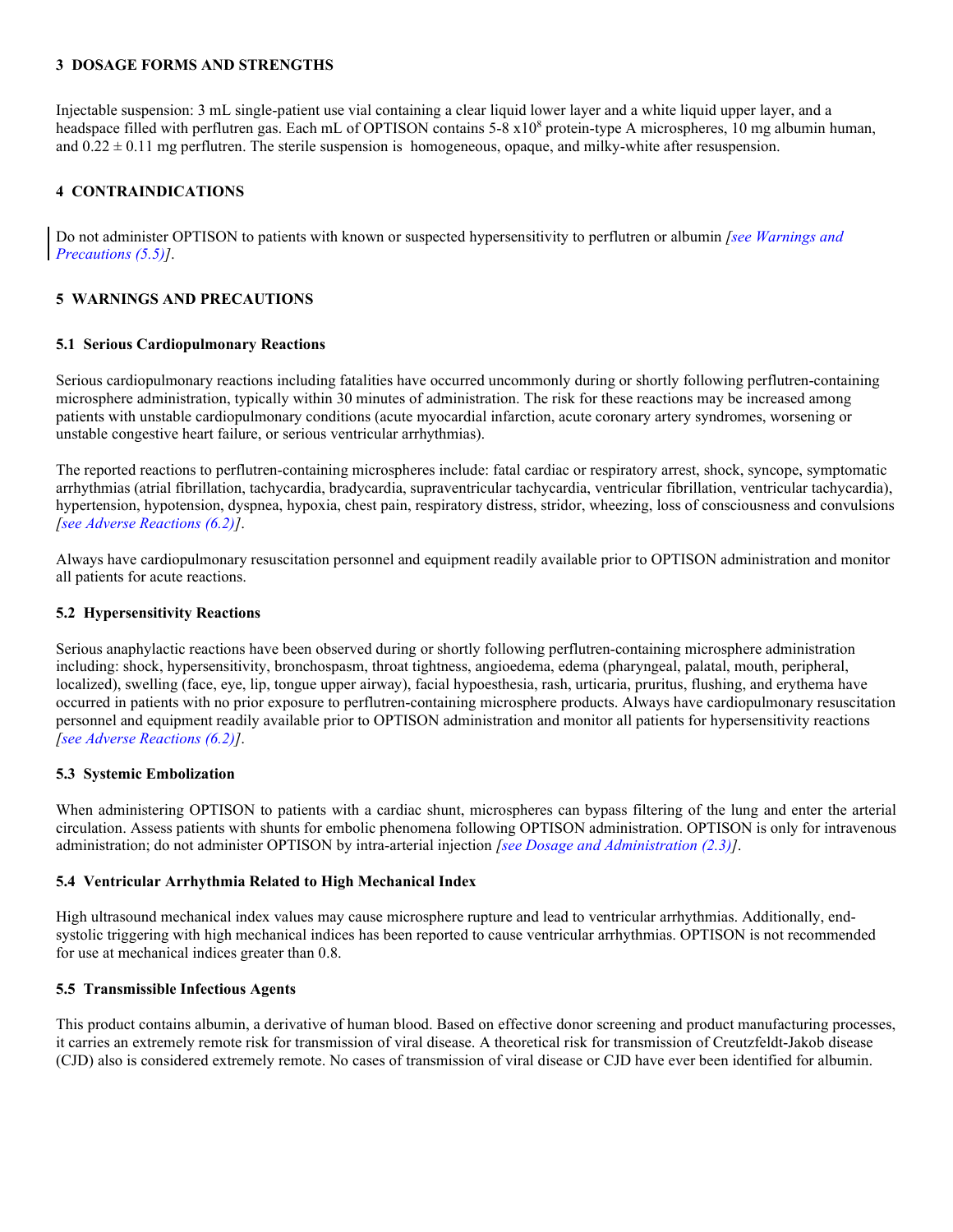### <span id="page-3-1"></span>**6 ADVERSE REACTIONS**

The following serious adverse reactions are described elsewhere in the labeling:

- Serious Cardiopulmonary Reactions *[\[see Warnings and Precautions \(5.1\)\]](#page-2-3)*
- Hypersensitivity Reactions *[\[see Warnings and Precautions](#page-2-4) (5.2)]*

### <span id="page-3-0"></span>**6.1 Clinical Trials Experience**

Because clinical trials are conducted under widely varying conditions, adverse reaction rates observed in the clinical trials of a drug cannot be directly compared to rates in the clinical trials of another drug and may not reflect the rates observed in practice.

OPTISON was administered in clinical studies in 279 patients. Of these patients there were 192 (68.8%) men and 87 (31.2%) women. The racial demographics were 199 (71.3%) Caucasian, 52 (18.6%) Black, 24 (8.6%) Hispanic, and 4 (1.4%) other racial or ethnic groups.

In these patients, 47 (16.8%) reported at least one adverse reaction. Of these one reaction was serious and required treatment with antihistamines for hypersensitivity manifestations of dizziness, nausea, flushing and temperature elevation. Deaths were not reported during the clinical studies.

Of the reported adverse reactions following the use of OPTISON the most frequently reported were headache (5.4%), nausea and/or vomiting (4.3%), warm sensation or flushing (3.6%), and dizziness (2.5%). The most common adverse reactions observed in clinical studies of OPTISON are given in Table 1.

| Table 1                                                               |                |            |  |  |  |
|-----------------------------------------------------------------------|----------------|------------|--|--|--|
| SELECTED ADVERSE REACTIONS REPORTED IN $\geq 0.5\%$                   |                |            |  |  |  |
| OF THE SUBJECTS WHO RECEIVED OPTISONTM                                |                |            |  |  |  |
| IN CONTROLLED CLINICAL STUDIES $(1)(2)$                               |                |            |  |  |  |
| No. of Patients Exposed to OPTISON                                    | 279            |            |  |  |  |
| No. of Patients Reporting on Adverse Reactions                        | 47             | $(16.8\%)$ |  |  |  |
| Body as a Whole                                                       | 38             | $(13.6\%)$ |  |  |  |
| Headache                                                              | 15             | $(5.4\%)$  |  |  |  |
| Warm Sensation/Flushing                                               | 10             | $(3.6\%)$  |  |  |  |
| Chills/fever                                                          | 4              | $(1.4\%)$  |  |  |  |
| Flu-like Symptoms                                                     | 3              | $(1.1\%)$  |  |  |  |
| Malaise/Weakness/Fatigue                                              | 3              | $(1.1\%)$  |  |  |  |
| Cardiovascular System                                                 | 12             | $(4.3\%)$  |  |  |  |
| <b>Dizziness</b>                                                      | 7              | $(2.5\%)$  |  |  |  |
| Chest Pain                                                            | 3              | $(1.1\%)$  |  |  |  |
| Digestive System                                                      | 12             | $(4.3\%)$  |  |  |  |
| Nausea and/or Vomiting                                                | 12             | $(4.3\%)$  |  |  |  |
| Nervous System                                                        | 3              | $(1.1\%)$  |  |  |  |
| <b>Respiratory System</b>                                             | 5              | $(1.8\%)$  |  |  |  |
| Dyspnea                                                               | 3              | $(1.1\%)$  |  |  |  |
| Skin & Appendages                                                     | 11             | $(3.9\%)$  |  |  |  |
| Injection Site Discomfort                                             | 3              | $(1.1\%)$  |  |  |  |
| Erythema                                                              | $\overline{2}$ | $(0.7\%)$  |  |  |  |
| <b>Special Senses</b>                                                 | 9              | $(3.2\%)$  |  |  |  |
| <b>Altered Taste</b>                                                  | 5              | $(1.8\%)$  |  |  |  |
| Patients are counted separately within each body system.<br>(1)       |                |            |  |  |  |
| The body system is reported if the aggregate is $\geq 0.5\%$ .<br>(2) |                |            |  |  |  |
| Details are not shown if the subsystem is not $\geq 0.5\%$ .          |                |            |  |  |  |

Adverse reactions reported in < 0.5% of subjects who received OPTISON included: arthralgia, back pain, body or muscle aches, induration, urticaria, dry mouth, palpitations, paresthesia, photophobia, premature ventricular contraction, pruritus, rash, irritableness, hypersensitivity, tinnitus, tremor, visual blurring, wheezing, oxygen saturation decline due to coughing, discoloration at the injection site, and burning sensation in the eyes.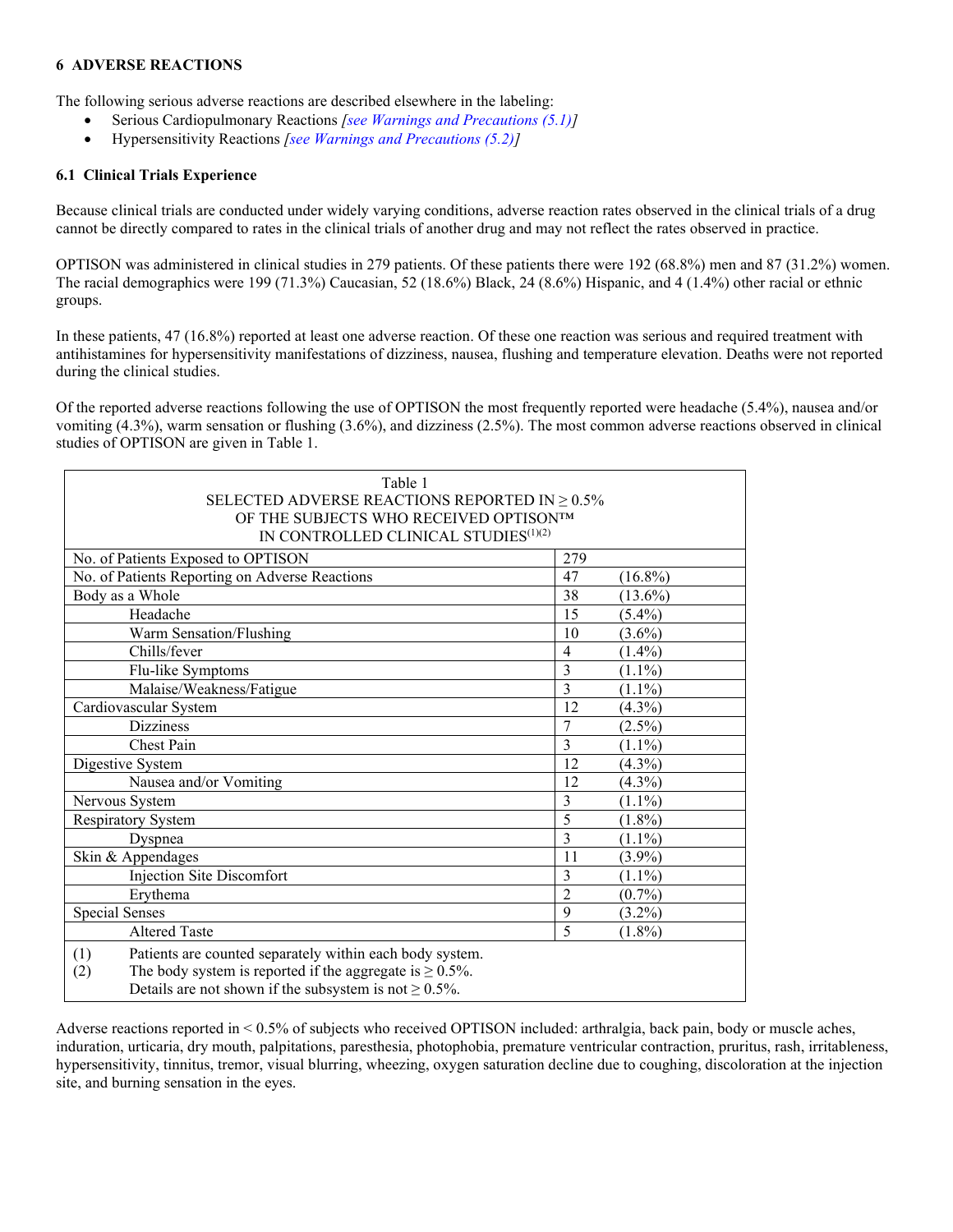### <span id="page-4-0"></span>**6.2 Postmarketing Experience**

In a prospective, post-marketing safety surveillance study of OPTISON used in routine clinical practice, a total of 1039 subjects received OPTISON. Of these patients, 648 (62.4%) were male and 391 (37.6%) were female with average age of 59.9 years (min, max: 20, 97). The racial distributions were 864 (83.2%) White, 141 (13.6%) Black, 18 (1.7%) Asian, and 16 (1.5%) other racial or ethnic groups. Overall, 175 patients (16.8%) reported at least one adverse event. No serious adverse reactions, including deaths, were reported in this study.

The following adverse reactions have been identified during the postmarketing use of perflutren-containing microspheres. Because these reactions are reported voluntarily from a population of uncertain size, it is not always possible to reliably estimate their frequency or establish a causal relationship to drug exposure.

Cardiac arrests, including fatalities, and other serious adverse reactions were uncommonly reported. Most of these reactions included cardiopulmonary symptoms and signs such as cardiac arrest, hypotension, supraventricular and ventricular arrhythmias, respiratory distress or decreased oxygenation. Reports also identified neurologic reactions (loss of consciousness or convulsions).

### **Hypersensitivity**

Anaphylaxis, with manifestations that may include death, shock, bronchospasm, throat tightness, angioedema, edema (pharyngeal, palatal, mouth, peripheral, localized), swelling (face, eye, lip, tongue, upper airway), facial hypoesthesia, rash, urticaria, pruritus, flushing, and erythema.

### <span id="page-4-1"></span>**8 USE IN SPECIFIC POPULATIONS**

### <span id="page-4-2"></span>**8.1 Pregnancy**

### Risk Summary

There are no data with OPTISON use in pregnant women to inform any drug-associated risks. No adverse developmental outcomes were observed in animal reproduction studies with intravenous administration of OPTISON to pregnant rats and rabbits during organogenesis at doses up to at least 5 and 10 times the recommended human dose based on body surface area (*see Data*).

In the U.S. general population, the estimated background risk of major birth defects and miscarriage in clinically recognized pregnancies is 2-4% and 15-20%, respectively.

# Data

*Animal Data*

OPTISON was administered intravenously to rats at doses of 0.25, 5 and 10 mL/kg/day (approximately 0.2, 5 and 10 times the recommended maximum human dose of 8.7 mL, respectively, based on body surface area) and to rabbits at 0.25, 2.5 and 5 mL/kg/day (approximately 0.5, 5 and 10 times the recommended maximum human dose, respectively, based on body surface area) during organogenesis. No significant findings attributable solely to a direct effect on the fetus were detected in the studies.

### <span id="page-4-3"></span>**8.2 Lactation**

There are no data on the presence of perflutren protein-type A microspheres in human milk, the effects on the breastfed infant, or the effects on milk production. The developmental and health benefits of breastfeeding should be considered along with the mother's clinical need for OPTISON and any potential adverse effects on the breastfed infant from OPTISON or from the underlying maternal condition.

### <span id="page-4-4"></span>**8.4 Pediatric Use**

Safety and effectiveness in pediatric patients have not been established.

### <span id="page-4-5"></span>**8.5 Geriatric Use**

Of the total number of subjects in a clinical study of OPTISON, 35% were 65 and over, while 14% were 75 and over. No overall differences in safety or effectiveness were observed between these subjects and younger subjects, and other reported clinical experience has not identified differences in responses between the elderly and younger patients, but greater sensitivity of some older individuals cannot be ruled out.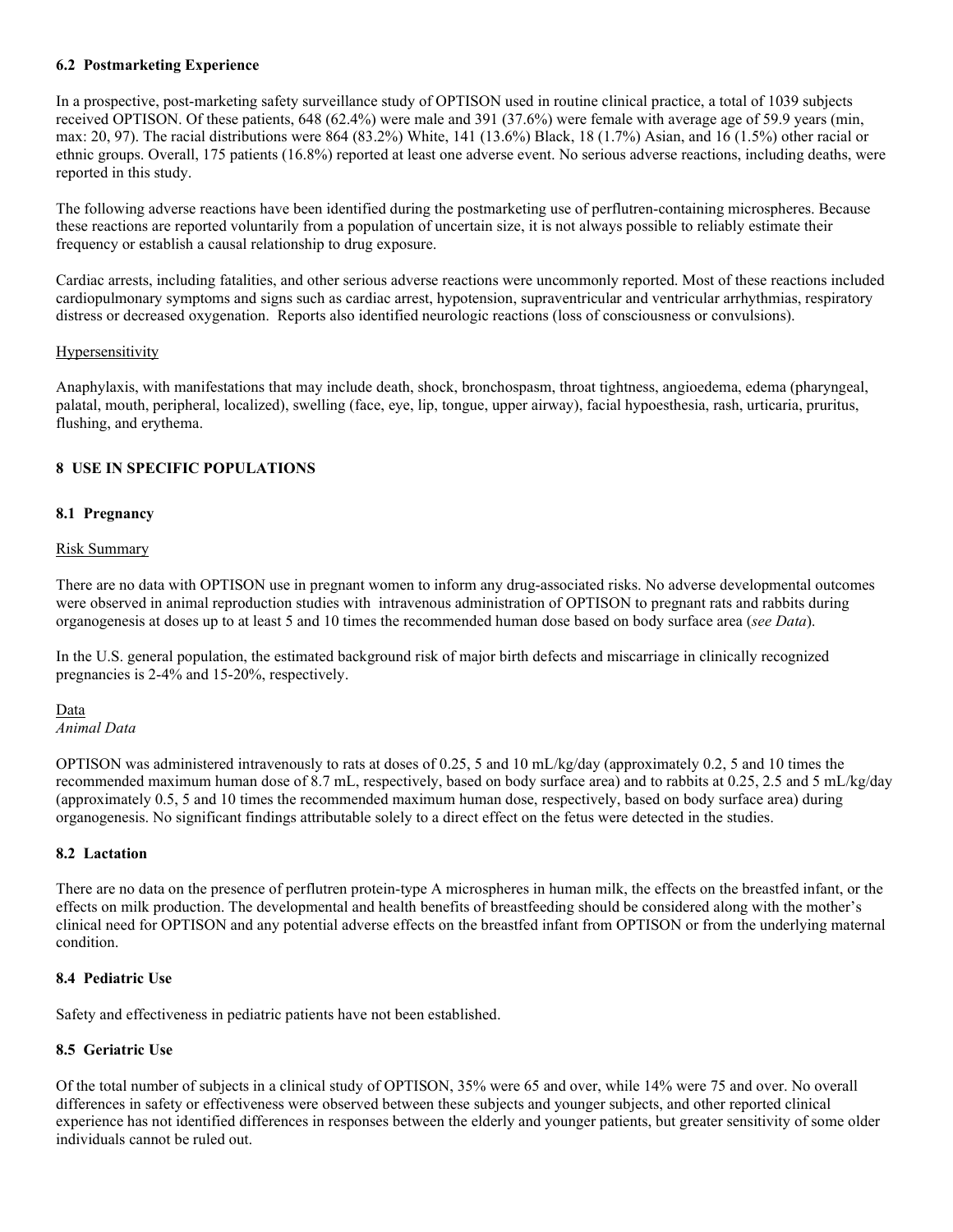## <span id="page-5-0"></span>**11 DESCRIPTION**

OPTISON (perflutren protein-type A microspheres) injectable suspension is an ultrasound contrast agent for intravenous injection. The vial contains a clear liquid lower layer, a white liquid upper layer, and a headspace filled with perflutren gas. After resuspension, the sterile suspension is homogeneous, opaque, and milky-white.

Perflutren is chemically characterized as 1,1,1,2,2,3,3,3-perflutren with a molecular weight of 188, an empirical formula of  $C_3F_8$  and it has the following structural formula:



Each mL of OPTISON contains 5-8  $x10^8$  protein-type A microspheres, 10 mg albumin human, 0.22  $\pm$  0.11 mg perflutren; and the following excipients: 0.2 mg N-acetyltryptophan, and 0.12 mg caprylic acid in 0.9% aqueous sodium chloride. The headspace of the vial is filled with perflutren gas. The pH is adjusted to 6.4-7.4. The protein in the microsphere shell makes up approximately 5-7% (w/w) of the total protein in the suspension. The microsphere particle size parameters are listed in Table 2.

| Table 2                              |                                    |  |  |  |
|--------------------------------------|------------------------------------|--|--|--|
| Microsphere Particle Size Parameters |                                    |  |  |  |
| Mean diameter (range)                | 3 to 4.5 $\mu$ m (max. 32 $\mu$ m) |  |  |  |
| Percent less than $10 \mu m$         | 95%                                |  |  |  |

## <span id="page-5-1"></span>**12 CLINICAL PHARMACOLOGY**

### <span id="page-5-2"></span>**12.1 Mechanism of Action**

The OPTISON microspheres create an echogenic contrast effect in the blood. The acoustic impedance of the OPTISON microspheres is much lower than that of the blood. Therefore, impinging ultrasound waves are scattered and reflected at the microsphere-blood interface and ultimately may be visualized in the ultrasound image. At the frequencies used in adult echocardiography (2-5 MHz), the microspheres resonate which further increases the extent of ultrasound scattering and reflection.

### <span id="page-5-3"></span>**12.2 Pharmacodynamics**

The median duration of OPTISON contrast enhancement for each of the four doses of OPTISON, 0.2 (40% of recommended dose), 0.5, 3, and 5 mL, were approximately one, two, four, and five minutes, respectively *[see [Clinical Studies \(14.1\)\]](#page-6-3).*

### <span id="page-5-4"></span>**12.3 Pharmacokinetics**

After injection of OPTISON, diffusion of the perflutren gas out of the microspheres is limited by the low partition coefficient of the gas in blood that contributes to the persistence of the microspheres.

The pharmacokinetics of the intact microspheres of OPTISON in humans are unknown.

#### Distribution

The binding of perflutren to plasma proteins and its partitioning into blood cells are unknown. However, perflutren protein binding is expected to be minimal due to the low partition coefficient of the gas in blood.

#### Elimination

Following intravenous injection, perflutren is cleared with a pulmonary elimination half-life of  $1.3 \pm 0.69$  minutes (mean  $\pm$  SD).

#### *Metabolism*

Perflutren is a stable gas that is not metabolized. The human albumin component of the microsphere is expected to be handled by the normal metabolic routes.

#### *Excretion*

Perflutren is eliminated through the lungs within 10 minutes. The mean  $\pm$  SD recovery was 96%  $\pm$  23%. The perflutren concentration in expired air peaked approximately 30-40 seconds after administration.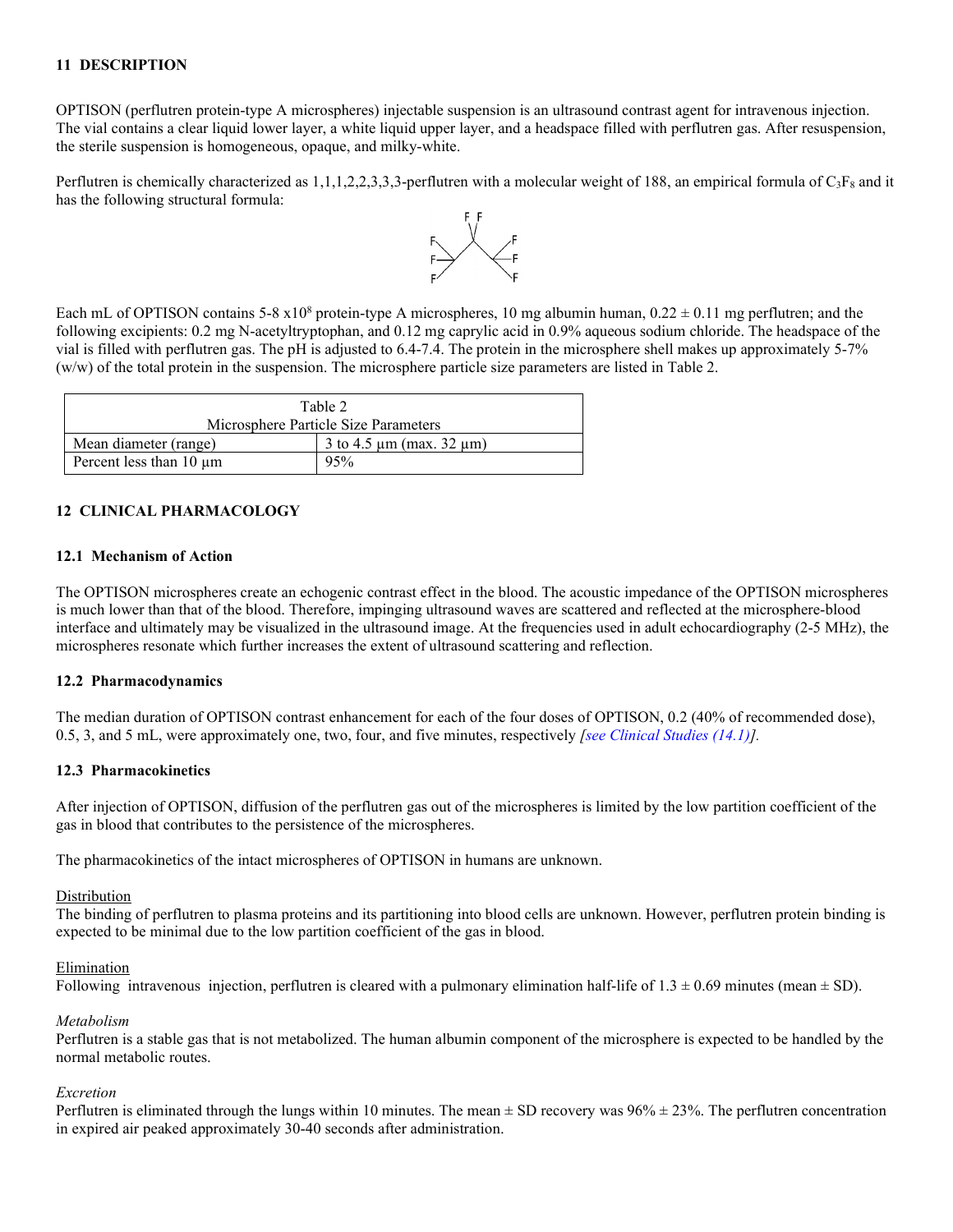## <span id="page-6-0"></span>**13 NONCLINICAL TOXICOLOGY**

## <span id="page-6-1"></span>**13.1 Carcinogenesis, Mutagenesis, Impairment of Fertility**

## Carcinogenesis

Animal studies were not carried out to determine the carcinogenic potential of OPTISON.

## Mutagenesis

The result of the following genotoxicity studies with OPTISON were negative: 1) Salmonella/Escherichia coli reverse mutation assay, 2) *in vitro* mammalian chromosome aberration assay using Chinese hamster ovary cells (CHO) with and without metabolic activation, 3) CHO/HGPRT forward mutation assay, and 4) *in vivo* mammalian micronucleus assay.

# <span id="page-6-2"></span>**14 CLINICAL STUDIES**

## <span id="page-6-3"></span>**14.1 Echocardiography**

The efficacy of OPTISON was evaluated in two identical multicenter, controlled, dose escalation studies of 203 patients (Study A:  $n=101$ , Study B:  $n=102$ ) with sub-optimal non-contrast echocardiography defined as having at least two out of six segments of the left ventricular endocardial border inadequately delineated in the apical four-chamber view. Among these patients there were 79% men, 21% women, 64% White, 25% Black, 10% Hispanic, and 1% other race or ethnic group. The patients had a mean age of 61 years (range: 21 to 83 years), a mean weight of 196 lbs. (range: 117 to 342 lbs.), a mean height of 68 inches (range: 47 to 78 inches), and a mean body surface area of  $2m^2$  (range: 1.4 to  $2.6m^2$ ). Approximately 23% of the patients had chronic pulmonary disease, and 17% had congestive and dilated cardiomyopathy with left ventricular ejection fractions (LVEFs) of between 20% and 40% (by previous echocardiography). Patients with a LVEF of less than 20% or with New York Heart Association Class IV heart failure were not included in the studies.

After non-contrast imaging, OPTISON was administered in increasing increments as 4 doses (0.2, 0.5, 3, and 5 mL) with at least ten minutes between each dose. Ultrasound settings were optimized for the baseline (non-contrast) apical four-chamber view and remained unchanged for the contrast imaging. Static echocardiographic images and video-tape segments were interpreted by a reader who was blinded to the patient's clinical history and to the dose of OPTISON. Left ventricular endocardial border delineation and left ventricular opacification, were assessed before and after OPTISON administration by the measurement of visualized endocardial border length and ventricular opacification.

In comparison to non-contrast ultrasound, OPTISON significantly increased the length of endocardial border that could be visualized both at end-systole and end-diastole (see Table 3). In these patients there was a trend towards less visualization in women. OPTISON increased left ventricular opacification (peak intensity) in the mid-chamber and apical views (see Table 4). The imaging effects of OPTISON on endocardial border delineation and left ventricular opacification were similar at doses between 0.5 mL and 5 mL and were also similar among patients with or without pulmonary disease and dilated cardiomyopathy.

| Table 3<br>Left Ventricular Endocardial Border Length<br>Before and After OPTISON <sup>a, b</sup>                                                                                                                 |                                                           |                 |    |                |  |  |
|-------------------------------------------------------------------------------------------------------------------------------------------------------------------------------------------------------------------|-----------------------------------------------------------|-----------------|----|----------------|--|--|
|                                                                                                                                                                                                                   | Length at End-Diastole (cm)<br>Length at End-Systole (cm) |                 |    |                |  |  |
| <b>OPTISON</b> dose                                                                                                                                                                                               | n                                                         | mean $\pm$ S.D. | n  | mean           |  |  |
| $(n=101)$<br>Study A                                                                                                                                                                                              |                                                           |                 |    |                |  |  |
| $0$ mL (baseline)                                                                                                                                                                                                 | 87                                                        | $7.7 \pm 3.0$   | 86 | $9.3 \pm 3.4$  |  |  |
| $0.5$ mL                                                                                                                                                                                                          | 86                                                        | $12.0 \pm 4.9$  | 91 | $15.8 \pm 5.1$ |  |  |
| Study B<br>$(n=102)$                                                                                                                                                                                              |                                                           |                 |    |                |  |  |
| $0$ mL (baseline)                                                                                                                                                                                                 | 89                                                        | $8.1 \pm 3.4$   | 89 | $9.6 \pm 3.7$  |  |  |
| $0.5$ mL                                                                                                                                                                                                          | 95                                                        | $12.4 \pm 4.9$  | 97 | $16.4 \pm 4.6$ |  |  |
| The differences in the number of enrolled patients and evaluated patients at each dose reflects<br>a<br>exclusions based on withdrawal from the trial, or those with technically inadequate or missing<br>images. |                                                           |                 |    |                |  |  |

b An intent-to-treat analysis, with non-favorable values imputed for missing patients, provided qualitatively similar results.